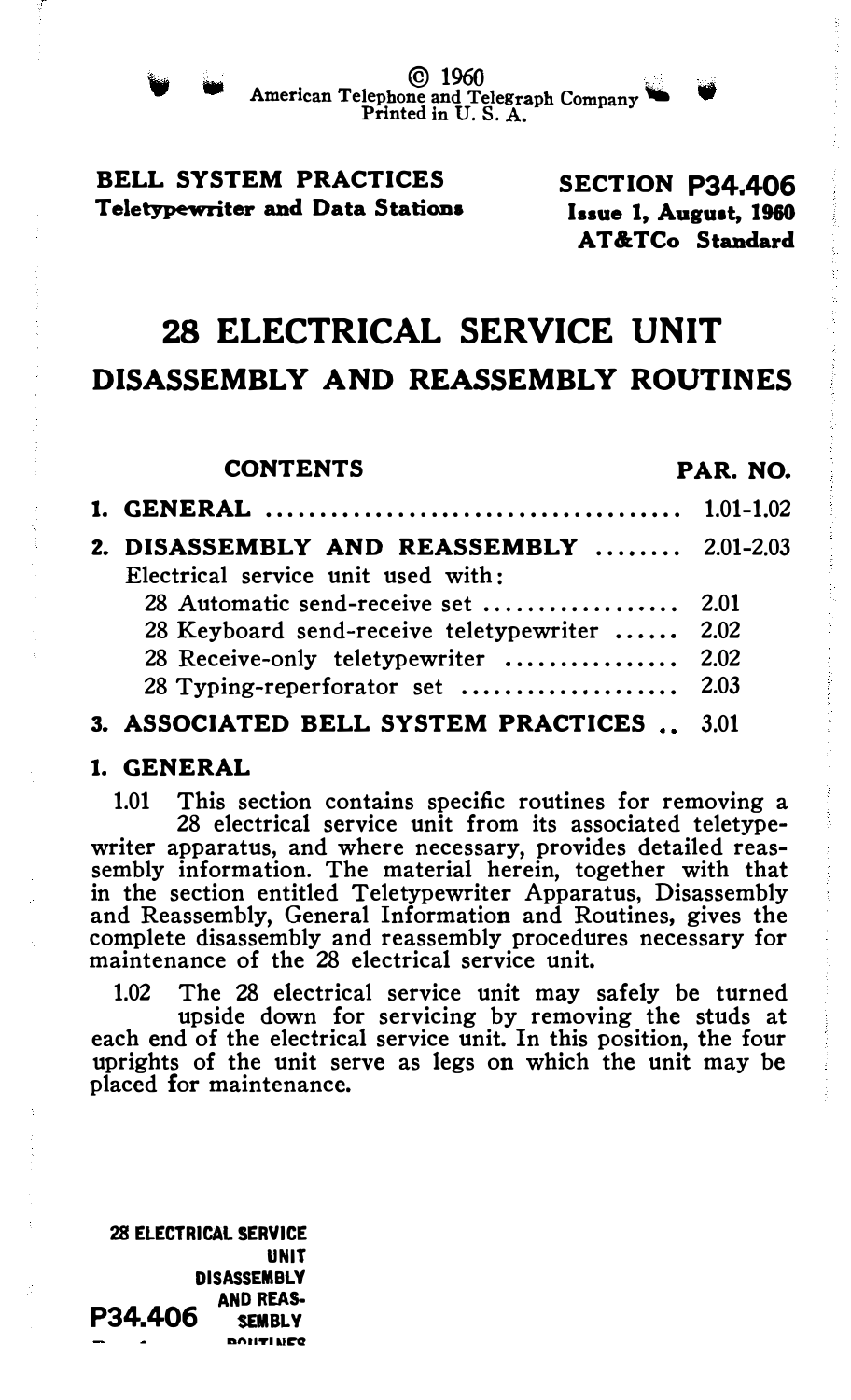### 2. DISASSEMBLY AND REASSEMBLY

- 2.01 Removal of 28 Electrical Service Unit from 28 Auto• matic Send-Receive Set (28 ASR)
	- (1) Disconnect all plug and receptacle connections between the 28 electrical service unit and the other components of the 28 automatic send-receive set.
	- (2) Remove the 28 perforator-transmitter-base.
	- (3) Remove the 82 typing unit in accordance with the section entitled 28 Typing Unit, Disassembly and Reassembly Routines.
	- (4) Remove the wires from the terminal blocks.
	- (5) Remove the power-control switch assembly and the line-test-key switch assembly.
	- (6) Remove the studs at the left and right ends of the electrical service unit.
	- (7) Remove the electrical service unit.

2.02 Removal of 28 Electrical Service Unit from 28 Tele· typewriter Cabinet Which Houses 28 Teletypewriter of Keyboard Send-Receive Design (28 KSR) or Receive-only Design (28 RO)

(1) Disconnect all plug and receptacle connections between the 28 electrical service unit and the other components of the 28 teletypewriter.

(2) Remove the 28 teletypewriter base (KSR or RO) and the 28 typing unit in accordance with the sections giving the disassembly and reassembly routines for these items.

- (3) Remove the wires from the terminal blocks.
- (4) Remove the studs at the left and right ends of the electrical service unit.
- (5) Remove the electrical service unit.
	- Note: The electrical service unit may be turned upside down by tipping the teletypewriter base and typing unit (if present) forward to the maintenance position and removing the studs at each end of the electrical service unit. The typing unit and teletypewriter base may be removed to provide better access if required.

#### 2.03 Removal of 28 Electrical Service Unit from 28 Typing• reperforator Set

- (1) Open the panel on the table.
- (2) Disconnect all plug and receptacle connections between the 28 electrical service unit and the other components
- of the 28 typing-reperforator set.

l

• • f I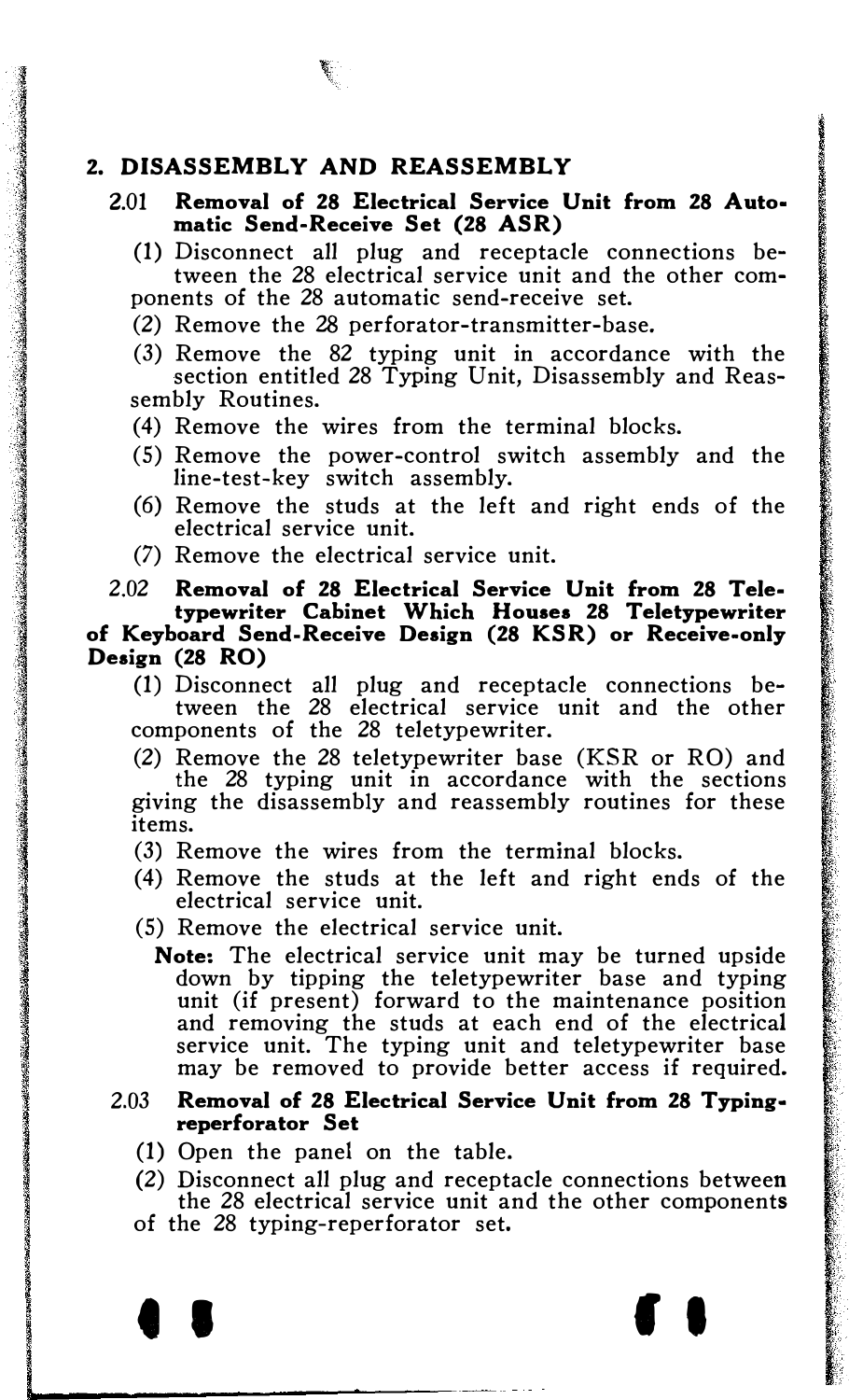(3) Disconnect the signal-line leads from the terminal block.

(4) Remove the keeper from the cable clamp and remove the cable from the clamp. Thread the cable down through the hole in the table.

- (5) Remove the studs from the left and right ends of the electrical service unit.
- (6) Remove the electrical service unit.
	- Note: For most servicing purposes, the electrical service unit need not be removed from the typing-reperforator set, but may be pulled forward and placed on the open panel for servicing.

#### 3. ASSOCIATED BELL SYSTEM PRACTICES

3.01 The following Bell System Practices provide additional information that may be required for use with this section.

| <b>Subject</b>                                                                                       | Section                  |
|------------------------------------------------------------------------------------------------------|--------------------------|
| General Information and Routines for Disas-<br>sembling and Reassembling Teletypewriter<br>Apparatus | P <sub>30.013</sub>      |
| General Requirements and Adjusting Pro-<br>cedures for Teletypewriter Apparatus                      | P <sub>30.012</sub>      |
| Preparation of Teletypewriter Apparatus for<br>Installation                                          | P33.014                  |
| Specific Requirements and Adjusting Pro-<br>cedures for Teletypewriter Apparatus                     | P <sub>10.200</sub>      |
| Teletypewriter Tools and Maintenance Sup-<br>plies                                                   | P30.301                  |
| 28 Teletypewriter (KSR and RO), Disassembly<br>and Reassembly Routines                               | P34.401                  |
| 28 Teletypewriter Apparatus, Index of Associ-<br>ated Bell System Practices                          | P34.001<br>(When Issued) |

28 ELECTRICAL SERVICE UNIT DISASSEMBLY **P34.406** AND REAS-<br>Page 3 SEMBLY Page 3<br>3 Pages **ROUTINES**